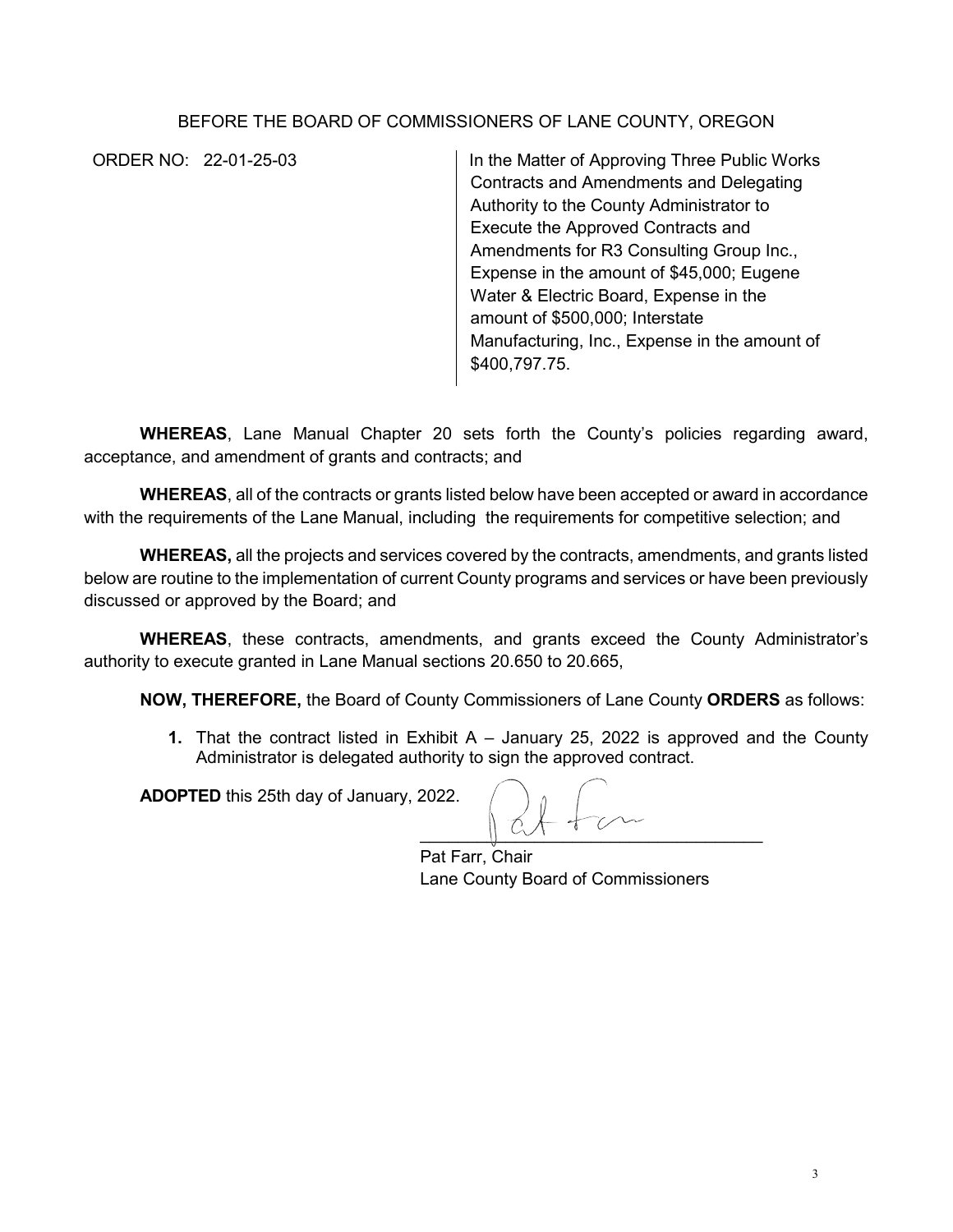## EXHIBIT A – January 25, 2022, List of Contracts, Grants and Amendments

## **PUBLIC WORKS**

| <b>Original contract title</b>             | <b>Waste Management Solid Waste Consulting</b>                                                                                                                                          |
|--------------------------------------------|-----------------------------------------------------------------------------------------------------------------------------------------------------------------------------------------|
| Contractor/other party                     | R3 Consulting Group Inc.                                                                                                                                                                |
| New or amendment                           | Amendment #1 / Key Id #55336 / PW20033101                                                                                                                                               |
| Description                                | Manage finalization and execution of the County's RFP for Recovery<br>Facilities: Conceptual Design and Operational Services with input from<br>County over two phases throughout 2022. |
| Amount                                     | \$45,000. Increase; gross contract amount \$195,000.                                                                                                                                    |
| Expense or revenue                         | <b>Expense</b>                                                                                                                                                                          |
| Term of agreement                          | Extend for one-year through February 28, 2023.                                                                                                                                          |
| Previous board orders                      | N/A                                                                                                                                                                                     |
| Implications for policy                    | None                                                                                                                                                                                    |
| Board goals                                | Strategic Priority 2 (b) Vibrant Communities; protect and enhance our<br>natural built environments.                                                                                    |
| <b>Health implications</b>                 | None                                                                                                                                                                                    |
| <b>Original contract title</b>             | <b>EWEB on behalf of the Greater Oregon Fuel Cooperative (GOFC)</b><br>Regional Fuel Supply, Contract No. 21-094-GS; EWEB and WECO,<br>Inc. dba Carson                                  |
| Contractor/other party<br>New or amendment | Eugene Water & Electric Board (EWEB)<br>New                                                                                                                                             |
| Description                                | Cooperative agreement provides Lane County exclusive purchasing<br>rights for bulk fuel. Only governmental agencies can be members of<br>GOFC.                                          |
| Amount                                     | \$500,000 (approximately)                                                                                                                                                               |
| Expense or revenue                         | Expense                                                                                                                                                                                 |
| Term of agreement                          | Maximum five-year term                                                                                                                                                                  |
| Previous board orders                      | N/A                                                                                                                                                                                     |
| Implications for policy                    | None                                                                                                                                                                                    |
| Board goals                                | Strategic Priority 4 (a): Our People and Partnerships. Pursue strategies to<br>enhance fiscal resilience and operational effectiveness.                                                 |
| <b>Health implications</b>                 | None                                                                                                                                                                                    |